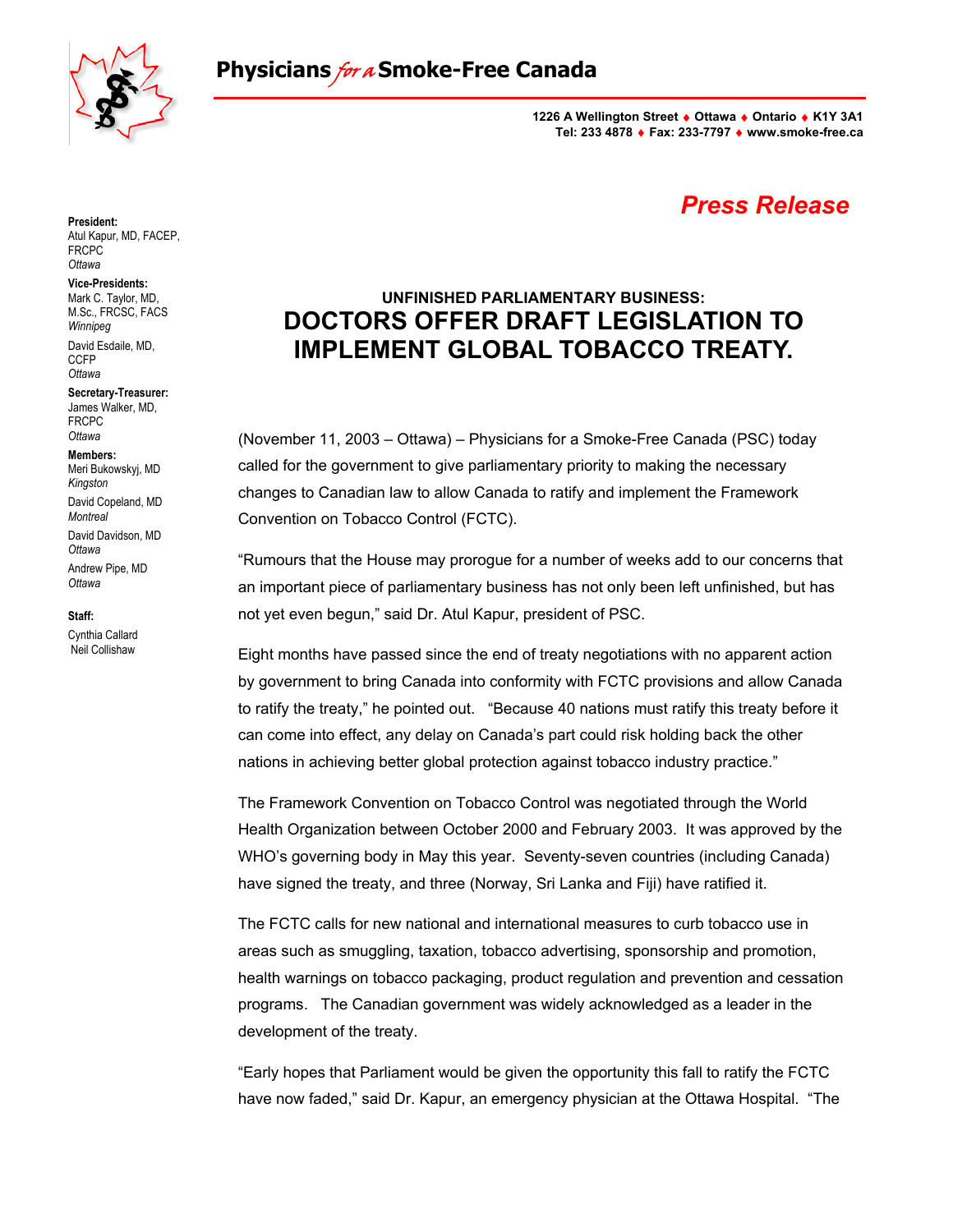government has not tabled the changes it considers necessary for ratification, nor even circulated draft legislation to expedite legislative development."

"We hope the government will move quickly to ratify the FCTC, and hope it will then ensure it goes further than meeting the minimal standards for ratification," said Dr. Kapur. "The government could help improve global public health and the health of Canadians by working for a higher standard of implementation than the minimal requirements that it may currently be envisioning for ratification."

To illustrate this higher standard, Physicians for a Smoke-Free Canada today released its own proposals for legislative amendments in the form of a draft bill, An Act to Implement the Framework Convention on Tobacco Control.

"The draft bill includes all of the key elements of the tobacco treaty," outlined Dr. Kapur. "Passage of this bill would accelerate Canada's implementation of the new treaty by improving Canada's ban on tobacco promotions, requiring all tobacco products to display health warning messages and supporting international tobacco control initiatives."

If the government fails to introduce its own legislation in the near future, PSC will seek the support of one or more Members of Parliament to have this bill introduced as a private member's bill.

 $-30 -$ 

For information: Cynthia Callard Executive Director 613 233 4878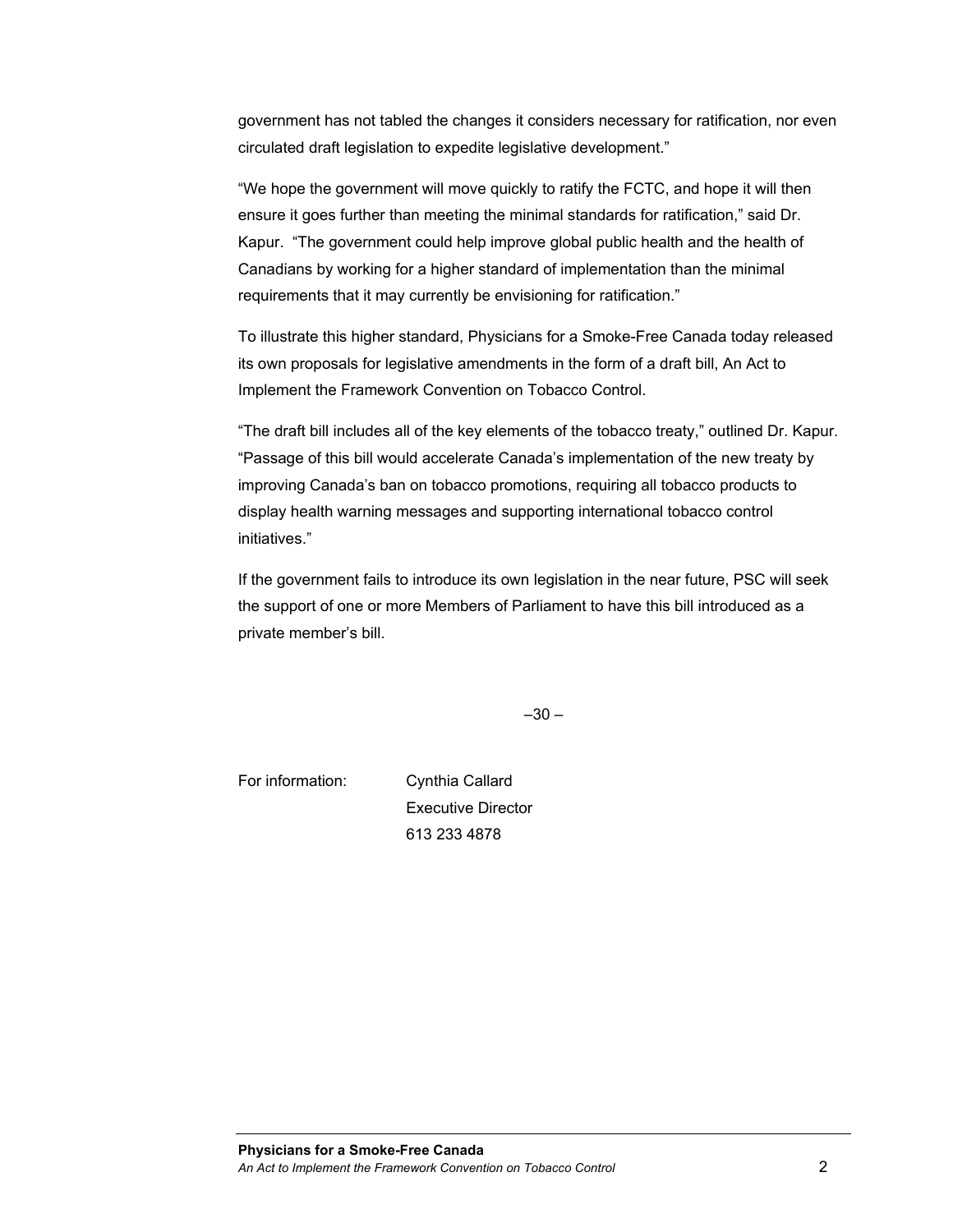#### **Background**

# **Key provisions of an Act to Implement the Framework Convention on Tobacco Control**

The bill proposes measures to bring Canada into compliance with the Framework Convention on Tobacco control by:

#### **Second hand smoke**

- Ensuring that all federally-regulated workers are protected from second hand smoke at work
- Banning smoking in all federally-controlled buildings.

### **Labelling**

- Banning the use of "light," "mild" and other misleading descriptors
- Increasing health warnings on cigars and pipe tobacco

### **Promotions\***

- Banning tobacco promotions in publications, including the internet
- Banning tobacco promotions in direct-mail
- Banning tobacco promotions in bars
- Banning tobacco promotional lighters and matches
- Banning the sale and promotion of tobacco-branded goods and services
- Banning the display of tobacco products at retail.
- Require health warning labels on all allowable promotions
- Banning tobacco-branded promotions and contests
- Banning exports and imports of tobacco promotion.

### **Youth access and sales to youth**

- Banning vending machines
- Banning candy cigarettes

 $\overline{a}$ 

*<sup>\*</sup> This Act would continue to allow promotions to distributors, growers, manufacturers and retailers, but not, directly or indirectly, at consumers. It is a similar measure (but slightly stronger) as that used under the Food and Drug Act to restrict direct-to-consumer marketing of prescription medicines.*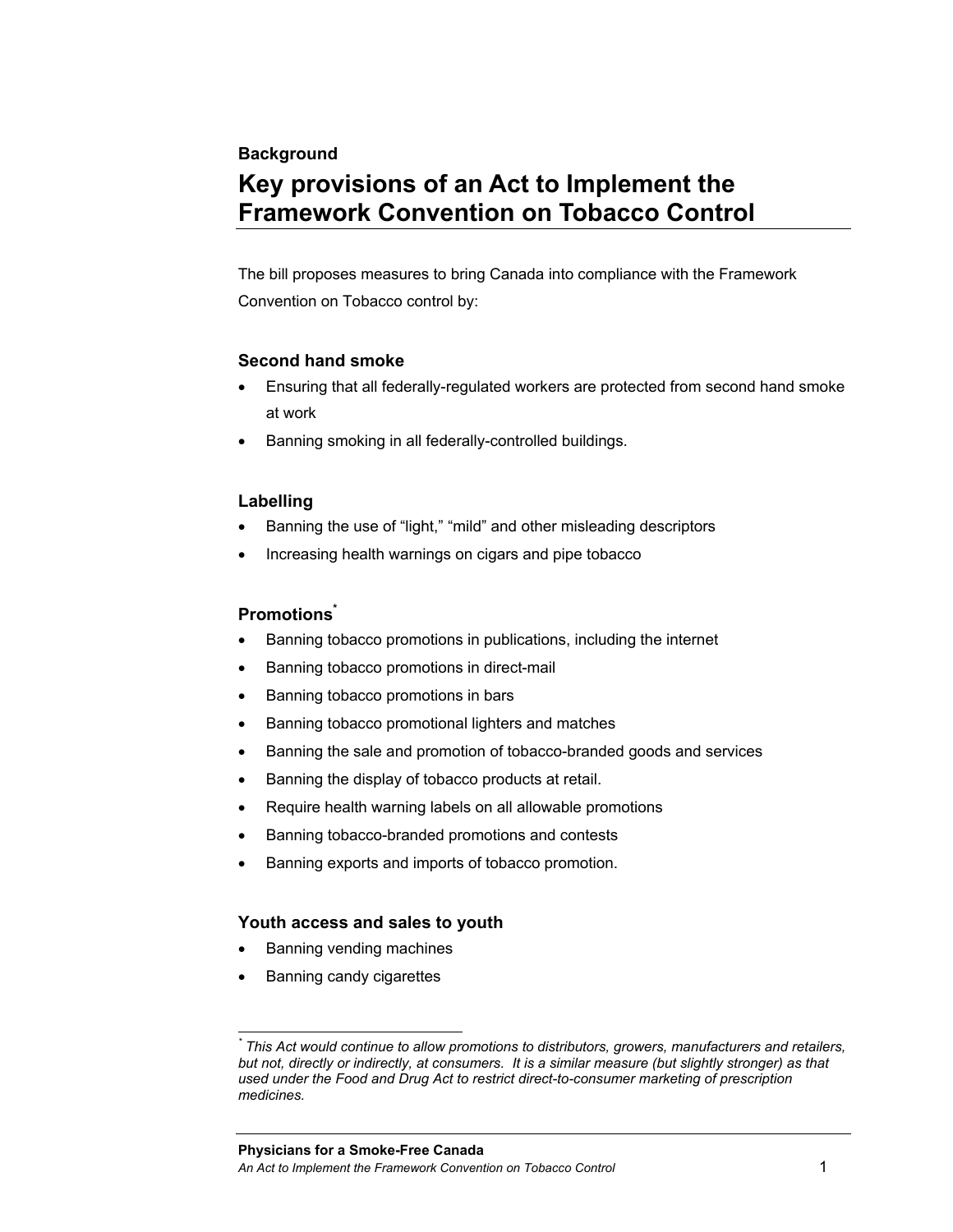### **International support**

- Increase funding to global tobacco control to 1% of federal tax revenues from cigarettes, or 5% of tobacco industry earnings in Canada, whichever is greater Intersectoral collaboration
- Establishing a national focal point on tobacco

### **Leadership and accountability**

- Requiring the Minister of Health to report to parliament on federal tobacco control programming, and measures taken to implement the treaty, including:
	- Funding for tobacco control
	- Health consequences of smoking
	- Reports on tobacco industry activities
	- Educational initiatives
	- Training programs
	- Support to smokers wishing to quit
	- Research and monitoring
	- Environmental monitoring
	- Legal action against tobacco companies

l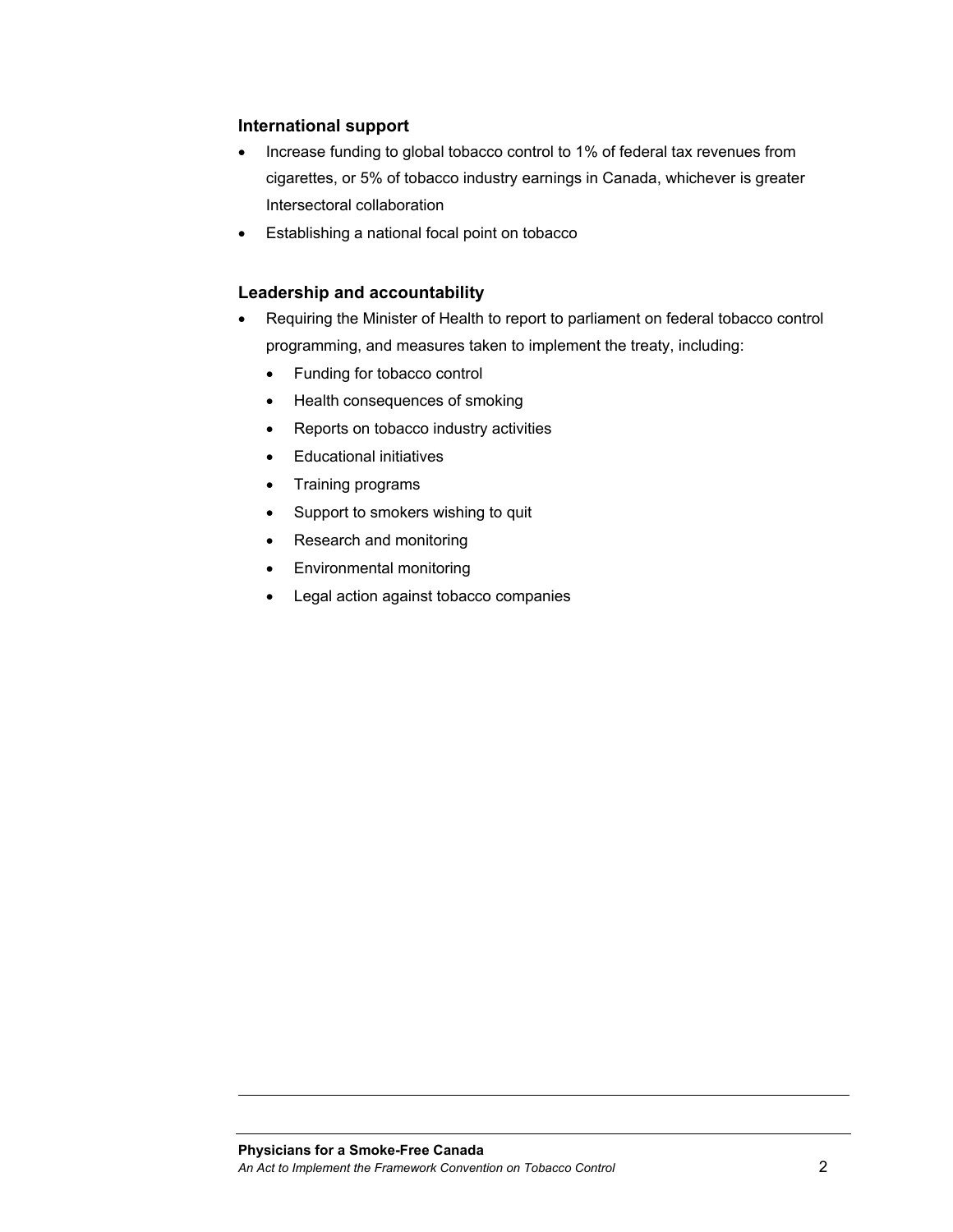## **Background The Charter of Rights and Banning Tobacco Advertising**

Countries which sign and ratify the Framework Convention on Tobacco Control (FCTC) make the following commitment:

 *"in accordance with its constitution or constitutional principles, undertake a comprehensive ban of all tobacco advertising, promotion and sponsorship. This shall include, subject to the legal environment and technical means available to that Party, a comprehensive ban on cross-border advertising, promotion and sponsorship originating from its territory. "†*

In the process of implementing the FCTC, the Canadian government will have to review the extent to which a comprehensive tobacco advertising ban is in accordance with Canada's constitution, its constitutional principles (including the notwithstanding clause), and the legal environment and technical means available in Canada.

## **Is a comprehensive ban on tobacco advertising, promotion and sponsorship in accordance with Canada's constitution or constitutional principles?**

#### **We say yes.**

The Canadian Charter has been in effect since 1985, and the extent to which it protects the commercial freedoms of expression of tobacco companies is a complex issue on which there are many divergent views.

Since 1985, the federal government has taken several differing views:

- **Between 1985 and 1987,** the Minister of Health maintained that the Charter did not allow tobacco advertising to be banned. A 1987 legal opinion from Justice Canada confirmed that view.‡
- **Between 1987 and 1995** (the date of the Supreme Court decision), the government maintained that the Charter allowed a total ban on tobacco advertising
- On **September 21, 1995** the Supreme Court ruled that the government had failed to prove the evidence which supported a total ban. The court did not rule that there

l † *FCTC, Article 13.* 

*<sup>‡</sup> Exhibit RJR-47, Memorandum from Martin Low dated July 15, 1987.*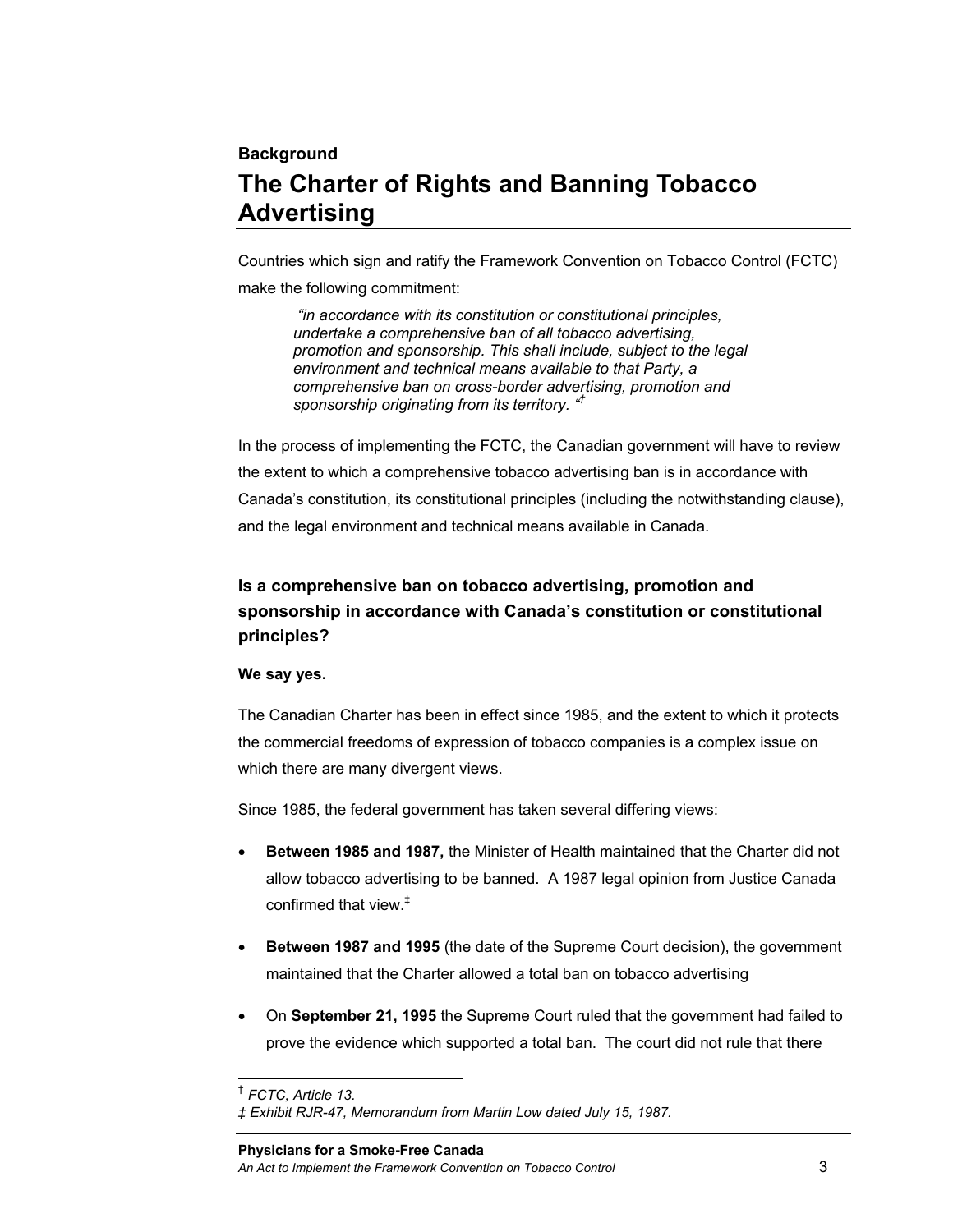could not be a total ban on tobacco advertising, only that it had to be justified with evidence. The court was deeply split: four of the nine judges felt that the total ban on advertising was reasonable and justified.

• **In December 1995**, the Minister of Health issued a "Blueprint on Tobacco Control" which stated that the government was of the view that a comprehensive ban was required and justified, and that it could provide the evidence to support it. In the Blueprint, the government announced:

*The government believes that a complete ban on advertising is the most effective measure to achieve its health policy objectives. The government is committed to providing the necessary evidence to support the most comprehensive prohibition on advertising possible… The government is committed to introducing the most comprehensive restrictions on sponsorship possible.§*

• **In December 1996,** a new Minister of Health presented a replacement act for the Tobacco Products Control Act which fell far short of the comprehensive ban promised in the blueprint. The new Tobacco Act did not comprehensively ban tobacco advertising, and allowed lifestyle promotions to continue through sponsorship until 2003, and currently through bar events.

The government never made public any legal or scientific opinions explaining this change of policy or its new view that a comprehensive ban could no longer be justified. Clouding the issue of legal concerns was the enormous political pressure that the government was under to weaken its proposed measures: the Blueprint had drawn heavy criticism from many in the business community, especially in the arts, entertainment and sporting sectors.

- **In April 1997,** the Tobacco Act came into effect and the tobacco companies launched a court challenge, arguing that the law was, de facto, a total ban and that it infringed the charter.
- **In January 2002,** the trial of the Tobacco Act began in Montreal. The Tobacco Companies argued that the government had imposed a defacto total ban on advertising (even though they continued to spend upwards of \$150 million per year in tobacco promotions).
- **In December 2002,** the Quebec Superior Court ruled on the tobacco industry challenge and upheld the law. Judge Andre Denis' judgment was the strongest

l

<sup>§</sup> *Blueprint: http://www.hc-sc.gc.ca/english/media/releases/1995/85bke.htm*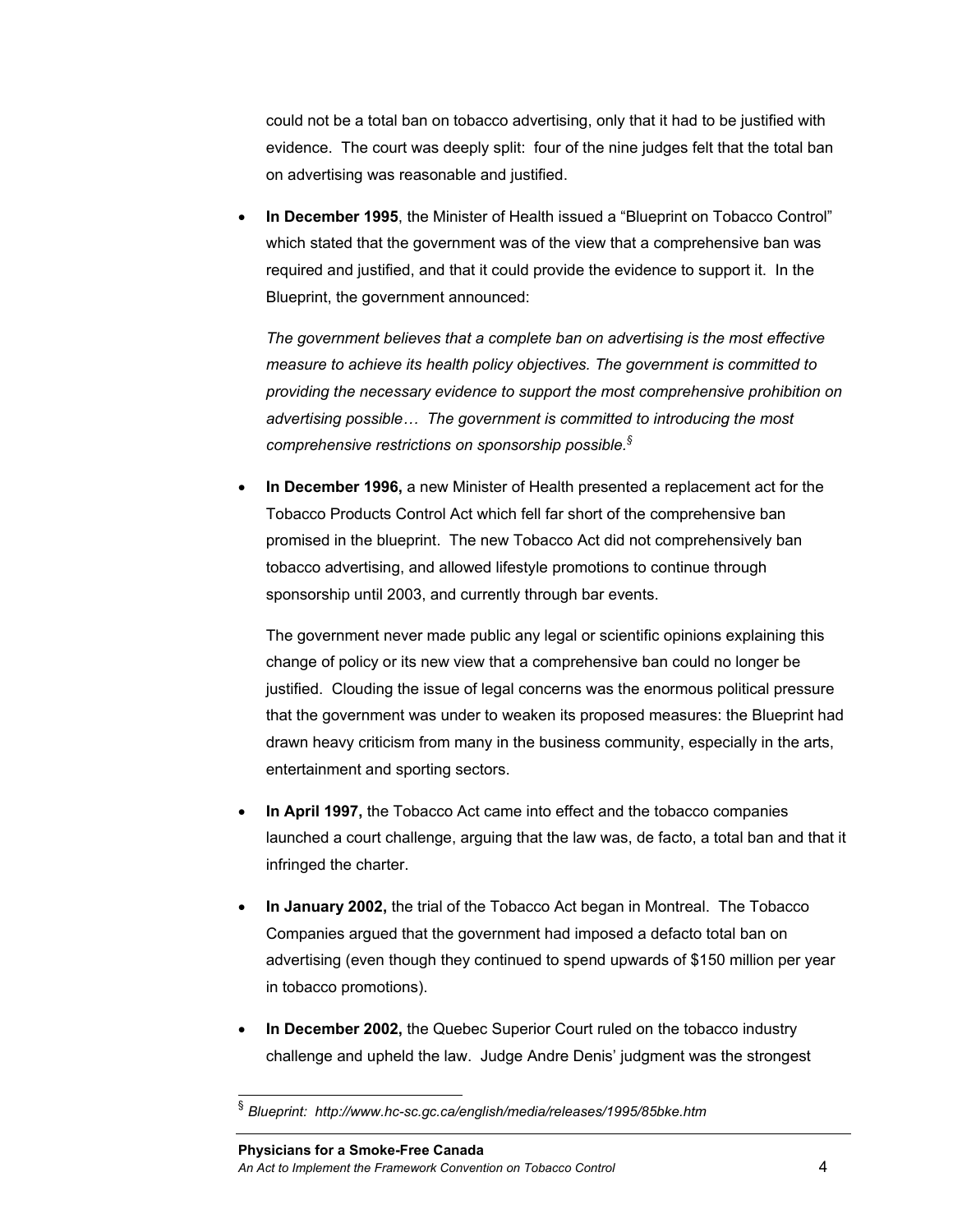decision yet in Canada in favour of restricting tobacco promotions. The tobacco industry lawyers complained later that the judge had not addressed whether the Act allowed for advertising.<sup>\*\*</sup> Instead the judge issued a ringing endorsement of the restrictions in the Tobacco Act. The judge ruled:

*"there is incontrovertible evidence that advertising and sponsorship encourage people, especially adolescents, to consume tobacco products." … "it is important to look closely at how the tobacco companies have used their freedom of expression up to now and at the effects their messages have had on the health and lives of consumers."* 

• In our view, Judge Denis gave the green-light for the government to reconsider the justifiability of a comprehensive ban on tobacco advertising when he wrote:

*The rights of the tobacco industry] cannot be given the same legitimacy as the government's right to protect public health." … "A close reading of all the opinions handed down by the Supreme Court in the first case, together with the evidence introduced at this trial, indicates that a total ban on tobacco advertising would be much more easily defended now than in 1989."* 

### **Who can decide whether a comprehensive ban on tobacco advertising is now justified by scientific evidence?**

The Supreme Court of Canada.

## **Will the Supreme Court of Canada be able to support a comprehensive ban on advertising when (or if) it hears an appeal of Judge Denis' ruling?**

#### **Not likely.**

l

The court will only be asked to rule on whether the Tobacco Act goes too far. It will not be asked to rule whether a stronger law is justified.

## **How else can the Supreme Court rule that a comprehensive ban is justified?**

**By way of a reference.** 

<sup>\*\*</sup> *Gregory Borden of Ogilvy Renault quoted in the Canadian Medical Association Journal, April 1, 2003.*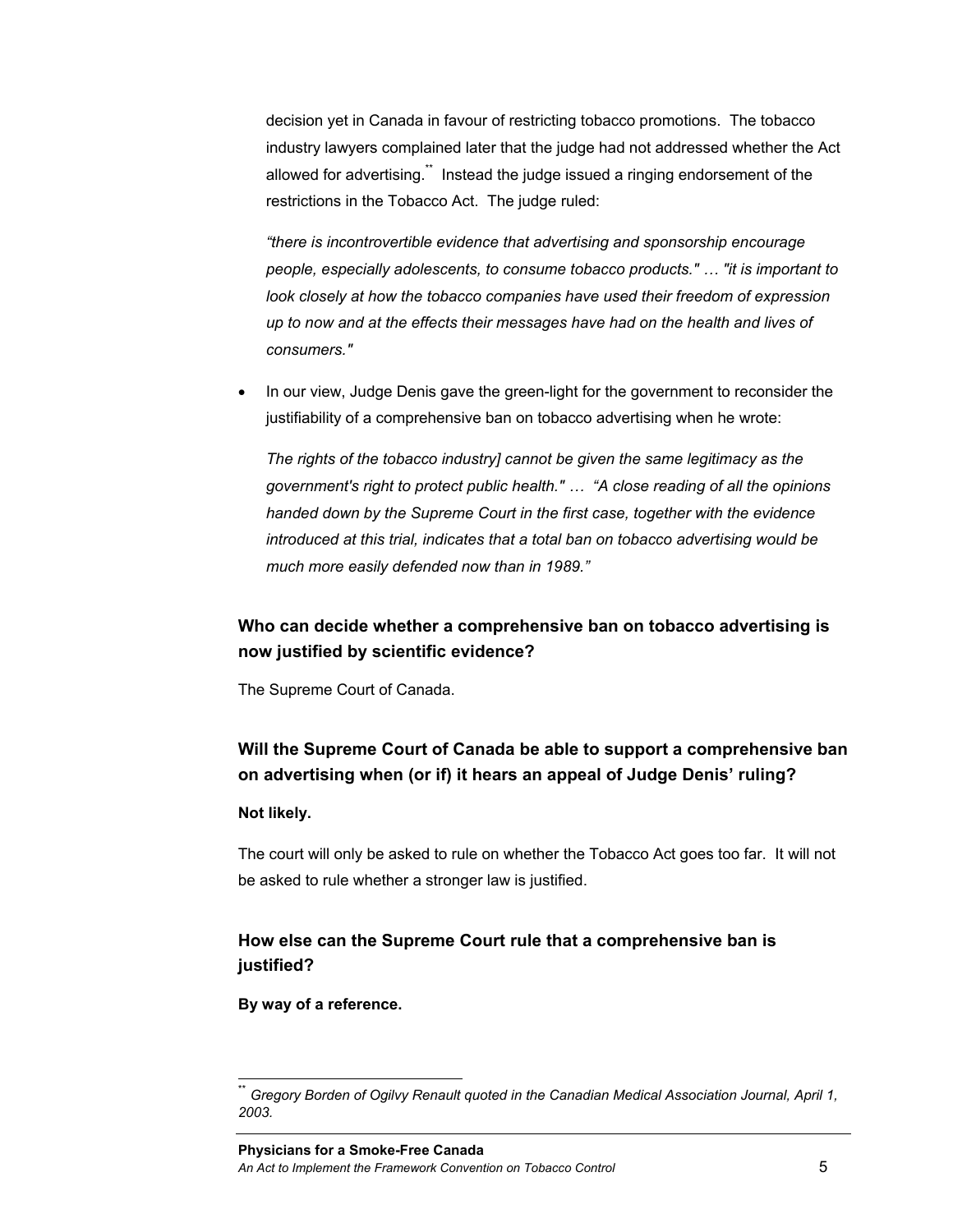The federal government (or a provincial government) could ask the Supreme Court (or the highest provincial court) a "reference" question, seeking clarification on the constitutionality of a proposed measure. This is the procedure used by the federal government before bringing in legislation with respect to gay marriage, the 'clarity bill', anti-inflation measures. References have also been used by provincial governments.

#### **By way of legislation.**

By legislating a comprehensive ban on tobacco advertising, such as that required in the Framework Convention on Tobacco Control, Parliament would set a higher bench-mark for the Supreme Court to assess the tobacco company challenge.

There is little doubt that any marketing restrictions will be challenged by the tobacco companies operating in Canada. A stronger law (and the evidence to support it) could be the basis of a different reflection by the Supreme Court.

## **Are there other constitutional principles which also suggest that Canada must adopt a comprehensive ban on tobacco advertising to ratify the FCTC?**

**The "Notwithstanding Clause" is a constitutional principle which would allow Parliament to easily legislate a comprehensive ban on tobacco advertising.** 

Section 33 of the Constitution allows legislatures to use the "notwithstanding clause" to establish that individual rights do not over-ride a democratic legislative decision. When this process is used, the legislature must refresh the decision every five years by reenacting the measure in question.

The notwithstanding clause is a controversial constitutional provision, introduced into the Constitution at the request of provincial governments who were concerned about the potential clash between individual and collective rights.

The federal parliament has never yet used the notwithstanding clause, but it has been used as a general practice of the Quebec government until 1985, and in specific instances in Quebec regarding back-to-work legislation, pension plans, education, agricultural operations, language and same-sex marriage. Saskatchewan has used the notwithstanding clause in back-to-work legislation, and it was introduced in Alberta legislation to compensate victims of forced-sterilization.

It is our view that a comprehensive ban on tobacco advertising is justified without the use of the notwithstanding clause. The inclusion of this principle in our constitution,